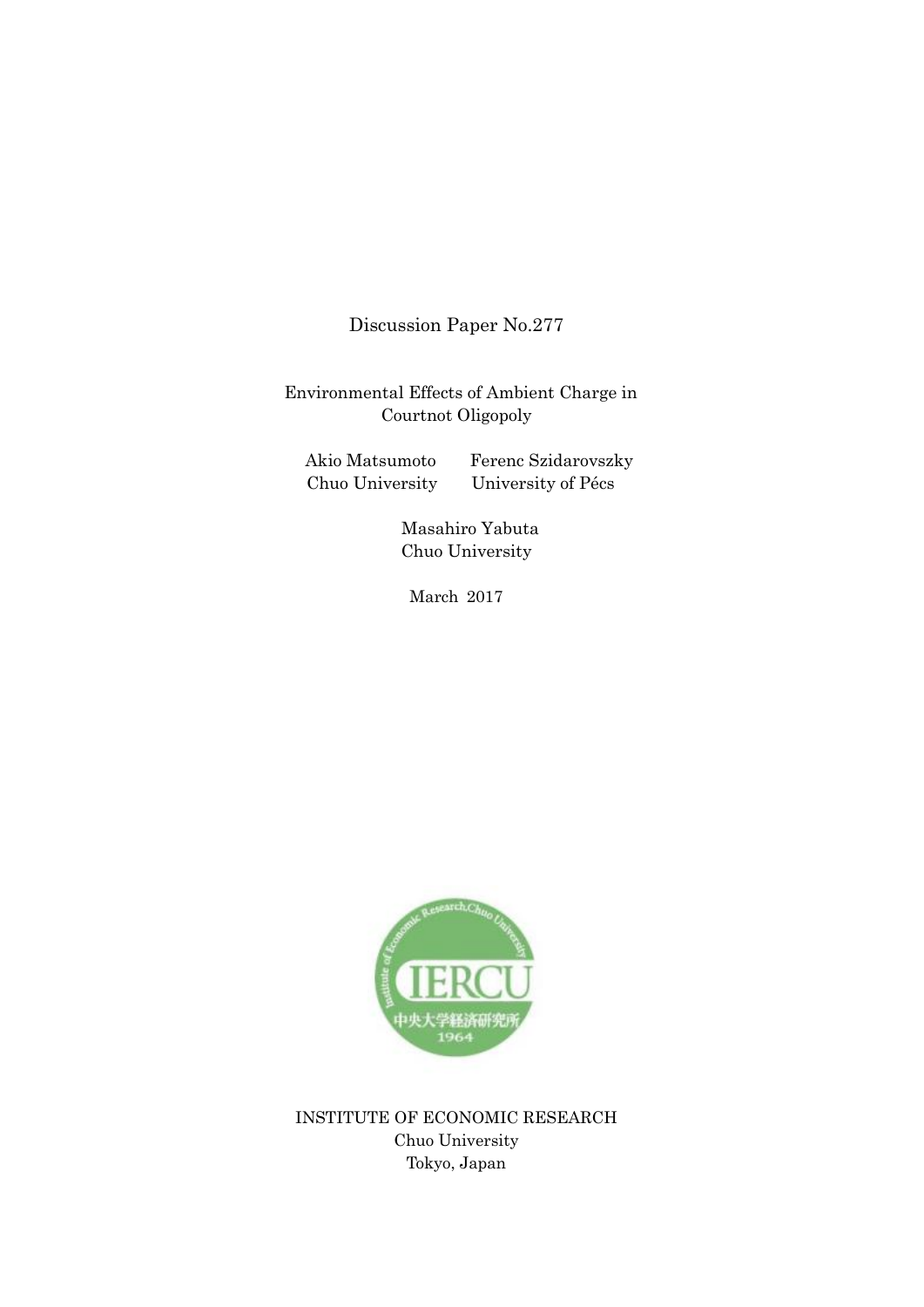# Environmental Effects of Ambient Charge in Cournot Oligopoly.\*

Akio Matsumoto,<sup>†</sup>Ferenc Szidarovszky<sup>‡</sup>Masahiro Yabuta, $\frac{1}{2}$ 

#### Abstract

This paper investigates the effect caused by an increase in ambient charges on firm-specific and total pollutions in a Cournot oligopoly market. Formalizing profit-maximizing behavior in the  $n$ -firm framework with product differentiation, we show the static result that ambient change can reduce industrial pollution. We then demonstrate three dynamic results: the first that Cournot equilibrium can lose stability in the discrete time framework if the number of the Örms is greater than four, the second that it is always stable in the continuous time framework and the third that stability can be switched to instability if a delay in production becomes large enough.

Keywords: Cournot competition, Ambient charge, Nonpoint source pollution, Production delay, Stability switch

The authors highly appreciate the Önancial supports from the MEXT-Supported Program for the Strategic Research Foundation at Private Universities 2013-2017, the Japan Society for the Promotion of Science (Grant-in-Aid for Scientific Research (C), 25380238, 26380316, 16K03556) and Chuo University (Joint Research Grant). The usual disclaimer applies.

<sup>&</sup>lt;sup>†</sup>Professor, Department of Economics, Senior Researcher, International Center for further Development of Dynamic Economic Research, Chuo University, 742-1, Higashi-Nakano, Hachio ji, Tokyo, 192-0393, akiom@tamacc.chuo-u.ac.jp

<sup>&</sup>lt;sup>‡</sup>Professor, Department of Applied Mathematics, University of Pécs, Ifjúság u. 6., H-7624, PÈcs, Hungary, szidarka@gmail.com

xProfessor, Department of Economics, Senior Researcher, International Center for further Development of Dynamic Economic Research, Chuo University, 742-1, Higashi-Nakano, Hachio ji, Tokyo, 192-0393, yabuta@tamacc.chuo-u.ac.jp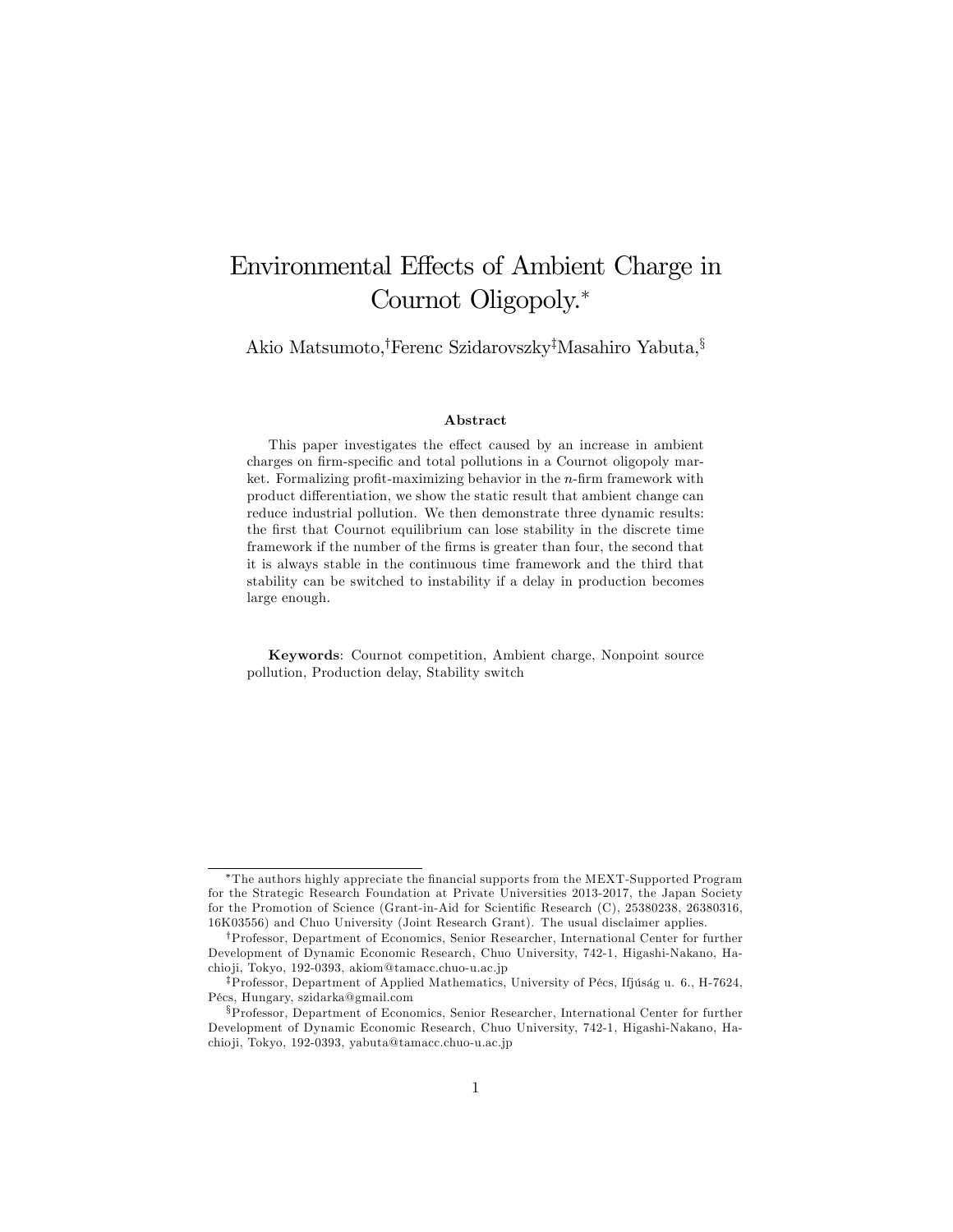# 1 Introduction

This paper investigates the effects caused by ambient charges on the pollutions arose in an  $n$ -firm Cournot market. Its attention is put on nonpoint source (NPS) pollution such as water and air pollution from diffuse sources. Although any pollutant originates from a single point source, the long-range transport ability and multiple sources of the pollutant make it a nonpoint source of pollution. For the government that would like to control pollutions, it might be impossible to measure firm-specific emissions whereas possible to measure the total level of pollution. As suggested by Segerson (1988), the government adopts an environmental policy to establish a cut-off level of the whole pollution and to make the following rule: regardless of firm specific emission level, if the actual level of the total pollutions exceeds the cut-off level, then all firms levy the same penalty while if the actual level falls short of the cut-off level, then all firms are awarded the same subsidy. Ganguli and Raju (2012) show a "perverse" ambient charge effect on total pollution, an increase in the ambient charge could lead to greater pollution, in the Bertrand duopoly. On the other hand, Raju and Ganguli (2013) examine the same subject in a Cournot duopoly framework and attain the effective result such that an increase in the ambient charges reduce pollutant emissions. This study steps forward and demonstrate the effective environmental policy in an  $n$ -firm Cournot market.

This paper is organized as follows. Section 2 presents the basic mathematical model. Section 3 considers the effect of increasing ambient charges on individual as well as total pollutions. Section 4 examine the stability of Cournot equilibrium in the discrete and continuous time scales. Finally, Section 5 concludes the paper.

## 2 Cournot Model

There are  $n$  firms in the oligopoly market, producing a differentiated product. The production quantity and price of firm k are represented by  $q_k$  and  $p_k$ . It is assumed that the linear price function of good  $k$  is

$$
p_k = \alpha - q_k - \gamma \sum_{i \neq k}^{n} q_i \text{ for } k = 1, 2, ..., n
$$
 (1)

where  $n \geq 2$  and  $0 < \gamma < 1$ , implying that the goods are substitutes.<sup>1</sup> It is also assumed that all the firms have the same marginal production cost,  $c$ . Firm  $k$ emits pollutants  $e_kq_k$  in connection with its production with positive emission coefficient  $e_k > 0$ . The government can measure the total emission quantity and has an exogenously determined environmental standard  $\bf{E}$ . According to  $m > 0$ times the difference between the total emission,  $\sum_{k=1}^{n} e_k q_k$  and the standard, it will levy the penalty if the difference is positive and award the subsidy if

<sup>&</sup>lt;sup>1</sup>The goods are complements if  $-1 < \gamma < 0$ .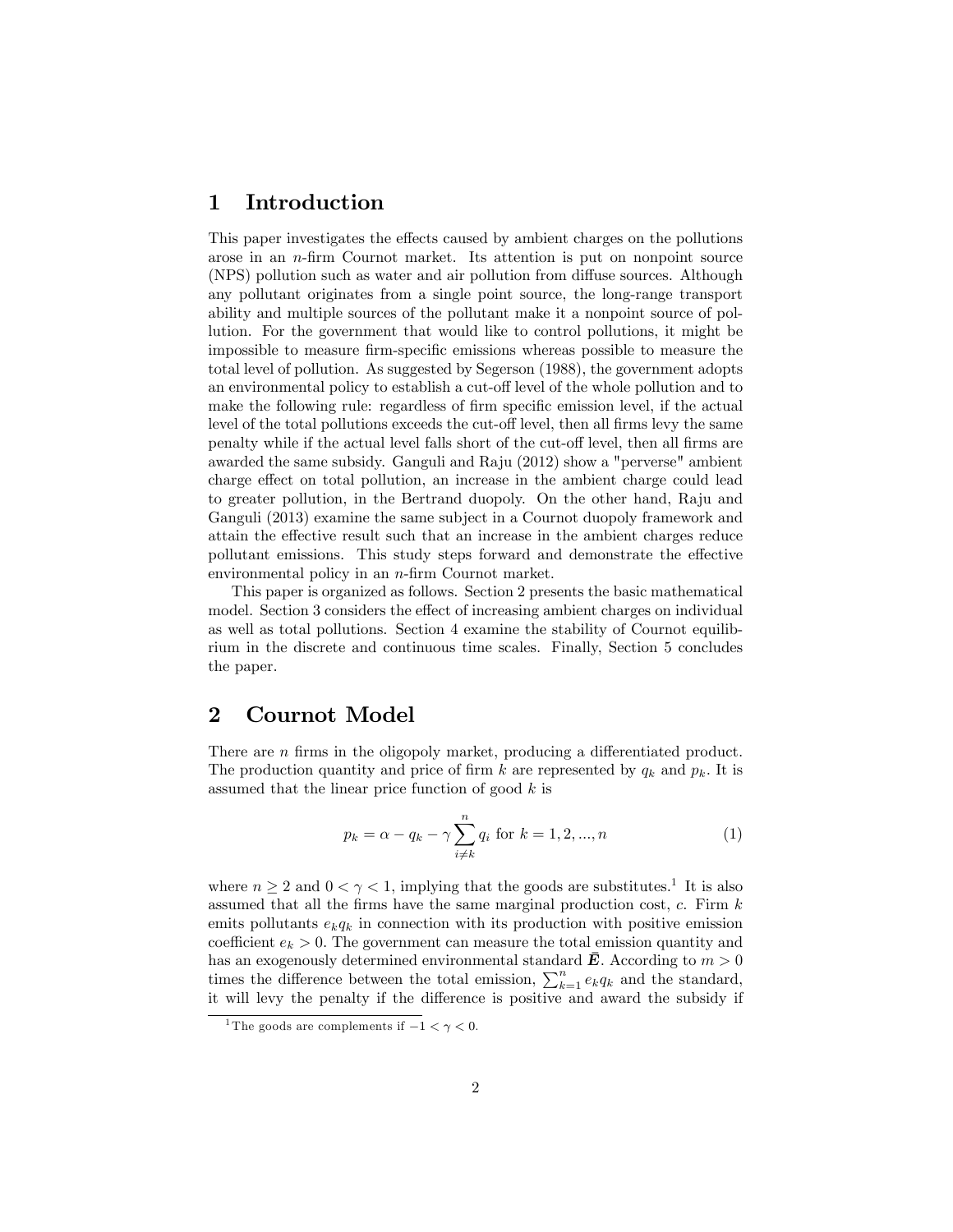negative. In consequence, the profit of firm  $k$  is expressed as

$$
\pi_k = (p_k - c)q_k - m\left(\sum_{i=1}^n e_i q_i - \bar{E}\right).
$$
 (2)

Under Cournot competition, firm  $k$  determines its output to maximize its profit subject to its price demand function, taking the other firms' quantities given. Assuming interior maximum and solving its first-order condition yield the best response of firm  $k$ ,

$$
q_k = \frac{\alpha - c_k}{2} - \frac{\gamma}{2} \sum_{i \neq k}^{n} q_i \text{ for } k = 1, 2, ..., n.
$$
 (3)

with the marginal cost of firm k is  $c_k = c + me_k$ . To avoid negative optimal production, we assume a large enough value of  $\alpha$  so that  $\alpha - c_k > 0$  holds for all  $k$ . It can be easily checked that the second-order condition is certainly satisfied. The Cournot equilibrium output for firm  $k$  is obtained by solving the following simultaneous equations:

$$
q_k + \frac{\gamma}{2} \sum_{i \neq k}^{n} q_i = \frac{\alpha - c_k}{2} \text{ for } k = 1, 2, ..., n
$$
 (4)

or in vector form

$$
\bm{B}\bm{q}=\bm{A}
$$

where for  $i, j = 1, 2, ..., n$ ,

$$
\mathbf{q} = (q_i)_{(n,1)}, \mathbf{A} = \left(\frac{\alpha - c_i}{2}\right)_{(n,1)}, \mathbf{B} = (B_{ij})_{(n,n)}
$$
 with  $B_{ii} = 1$  and  $B_{ij} = \frac{\gamma}{2}$  for  $i \neq j$ .

Since  $\bf{B}$  is invertible, the Cournot output vector is given by

$$
q = B^{-1}A
$$

where the diagonal and off-diagonal elements of  $B^{-1}$  are, respectively,

$$
\frac{2(2+(n-2)\gamma)}{(2-\gamma)(2+(n-1)\gamma)}
$$
 and 
$$
-\frac{2\gamma}{(2-\gamma)(2+(n-1)\gamma)}
$$

Hence the Cournot equilibrium output of firm  $k$  is

$$
q_k^C = \frac{(\alpha - c_k)(2 + (n - 1)\gamma) - \gamma \sum_{i=1}^n (\alpha - c_i)}{(2 - \gamma)(2 + (n - 1)\gamma)}
$$
 for  $k = 1, 2, ..., n$ . (5)

We check the non-negativity condition for the Cournot output. Equation (5) can be written as

$$
q_k^C = \frac{(\alpha - c_k)}{(2 - \gamma)(2 + (n - 1)\gamma)} \left\{ (2 - \gamma) + n\gamma (1 - \beta_k) \right\} \tag{6}
$$

: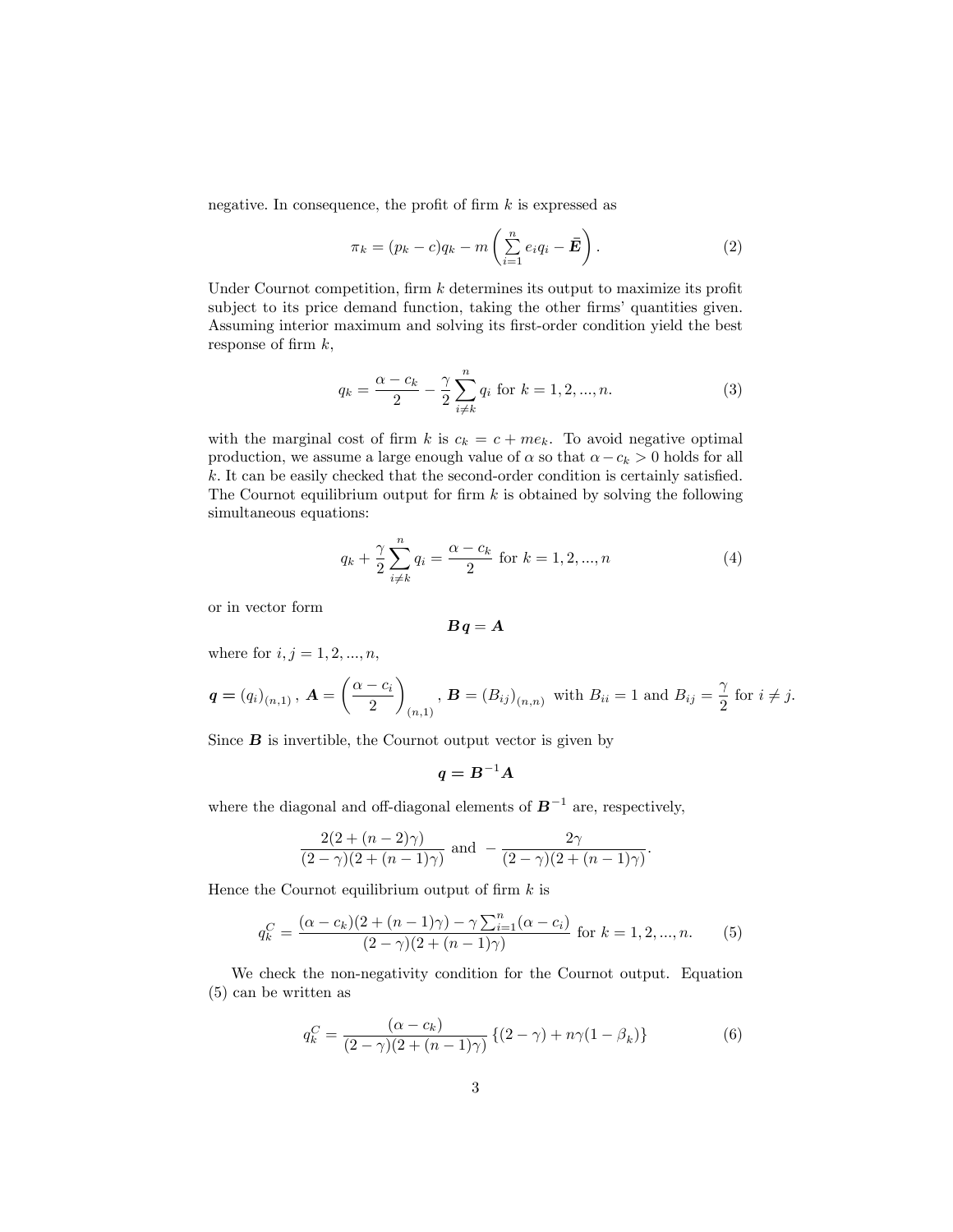where  $\beta_k$  is defined as

$$
\beta_k = \frac{\frac{1}{n} \sum_{i=1}^n (\alpha - c_i)}{\alpha - c_k}.
$$

Substituting  $c_k = c + me_k$  changes  $\beta_k$  to

$$
\beta_k = \frac{\alpha - c - m\bar{e}}{\alpha - c - m e_k}
$$
 with  $\bar{e} = \frac{1}{n} \sum_{i=1}^n e_i$ .

 $\bar{e}$  is the average value of the emission coefficients. It can be shown that

$$
\beta_k \geq 1 \Longleftrightarrow e_k \geq \bar{e}.
$$

When  $\beta_k < 1$ ,  $\beta_k = 1$  and  $\beta_k > 1$ , firm k is called lower-polluter, averagepolluter and higher-polluter as its emission level is lower than, equal to and larger than the average level. Equation (6) implies  $q_k^C > 0$  if  $\beta_k \leq 1$ . In a case of  $\beta_k > 1$ , a different form of equation (6) is

$$
q_k^C = \frac{(\alpha - c_k)(\beta_k - 1)\gamma}{(2 - \gamma)(2 + (n - 1)\gamma)} \left\{ \frac{2 - \gamma}{\gamma(\beta_k - 1)} - n \right\}
$$
(7)

which leads to  $q_k^C > 0$  if  $\beta_k > 1$  and

$$
n < \frac{2-\gamma}{\gamma(\beta_k-1)}
$$

which can be called the non-negativity condition for a higher-polluter firm. We then summarize these results,

**Theorem 1** Cournot output of firm  $k$  is positive if firm  $k$  is either lower $polluter$  or average-polluter or if it is higher-polluter and satisfies the nonnegativity condition,

$$
n<\frac{2-\gamma}{\gamma(\beta_k-1)}.
$$

## 3 Ambient Charge

In this section we examine the effect of a change in the ambient charge on firmspecific production and then total pollution. Substituting  $c_k = c + me_k$  into equation (5) and arranging the terms present

$$
q_k^C = \frac{(\alpha - c)(2 - \gamma) + m \left[ \gamma \sum_{i=1}^n e_i - (2 + (n - 1)\gamma)e_k \right]}{(2 - \gamma)(2 + (n - 1)\gamma)}.
$$
 (8)

Differentiating  $(8)$  with respect to m yields

$$
\frac{\partial q_k^C}{\partial m} = \frac{\gamma \sum_{i=1}^n e_i - (2 + (n-1)\gamma)e_k}{(2-\gamma)(2 + (n-1)\gamma)}.
$$
\n(9)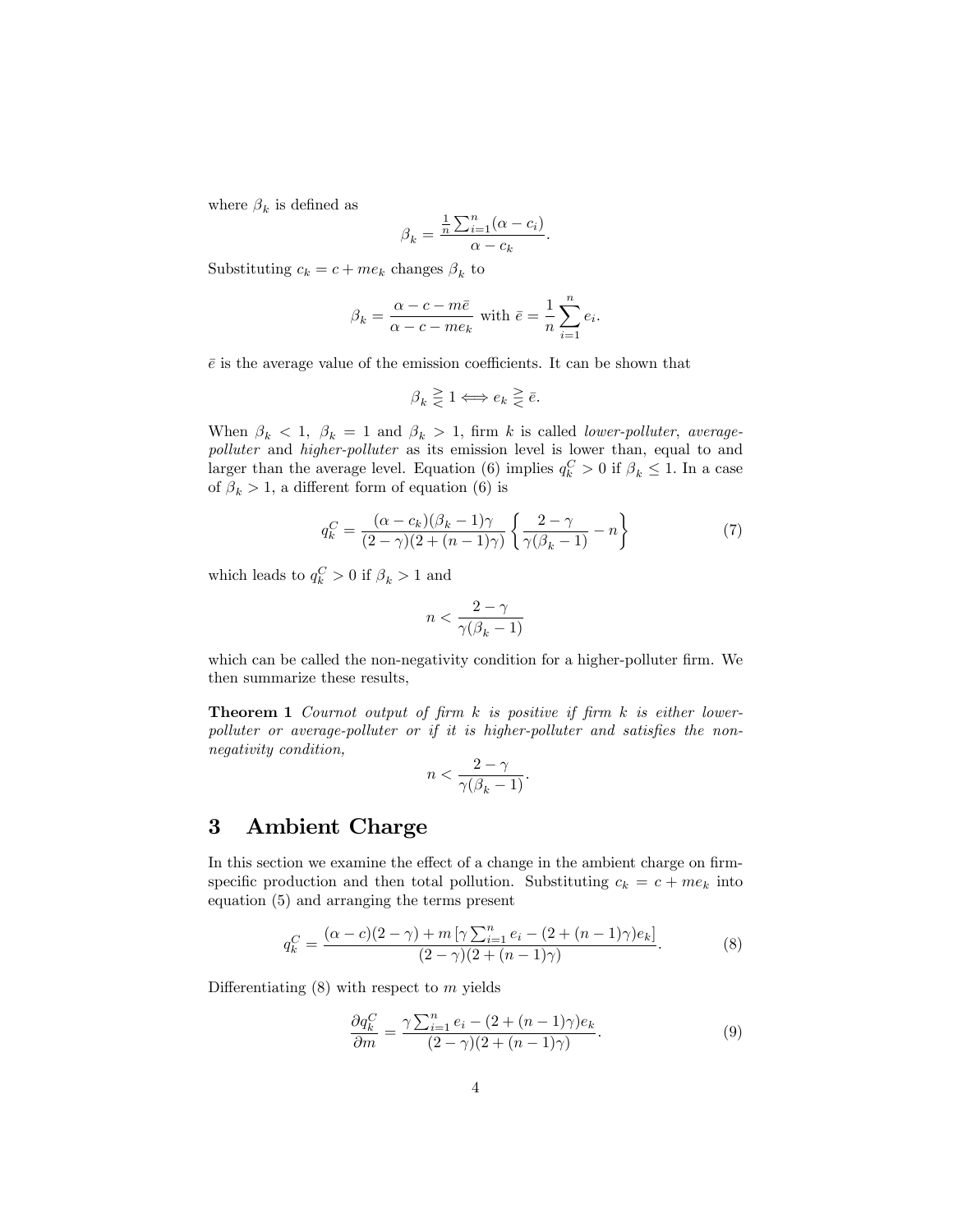where the numerator can be written as

$$
n\gamma\left(\bar{e}-e_k\right)+(\gamma-2)e_k.
$$

The second term is negative and thus the numerator is also negative if  $\bar{e} \leq e_k$ , that is, firm  $k$  is higher- or average-polluter. The sign seems to be ambiguous if  $\bar{e} > e_k$ . However, since the numerator is differently expressed as

$$
n\gamma\left(\bar{e}-\tilde{e}_k\right) \text{ with } \tilde{e}_k = \frac{n\gamma + (2-\gamma)}{n\gamma}e_k > e_k,
$$

changing m has a negative effect if  $\bar{e} < \tilde{e}_k$  and a positive effect if  $\bar{e} > \tilde{e}_k$ . That is, the perverse effect on firm-specific production could be possible for the lowerpolluter firms. Hence summarizing the results on firm-specific production levels gives the following.

**Theorem 2** An increase in the ambient charge decreases production of higheror average-polluter Örm whereas it decreases, increases or does not change production of lower-polluter firm k according to whether  $\bar{e} < \tilde{e}_k$ ,  $\bar{e} > \tilde{e}_k$  or  $\bar{e} = \tilde{e}_k$ .

Concerning the total quantity of emission at the Cournot equilibrium,

$$
\mathbf{E}^C = \sum_{k=1}^n e_k q_k^C,
$$

we have the following result:

**Theorem 3** Given positive  $e_k > 0$  for all k, then increasing the policy parameter m decreases the total emission.

**Proof.** Differentiating  $E^C$  with respect to m and then substituting equation (9) give

$$
\frac{\partial \mathbf{E}^C}{\partial m} = \sum_{k=1}^n e_k \frac{\partial q_k^C}{\partial m}
$$

$$
= \frac{\gamma \left(\sum_{k=1}^n e_k\right)^2 - (2 + (n-1)\gamma) \sum_{k=1}^n e_k^2}{(2-\gamma)(2 + (n-1)\gamma)}
$$

The denominator is definitely positive. Let us denote the numerator by  $S(\gamma)$ ,

$$
S(\gamma) = \gamma \left(\sum_{k=1}^{n} e_k\right)^2 - (2 + (n-1)\gamma) \sum_{k=1}^{n} e_k^2.
$$

We then obtain the trivial result

$$
S(0) = -2\sum_{k=1}^{n} e_k^2 < 0
$$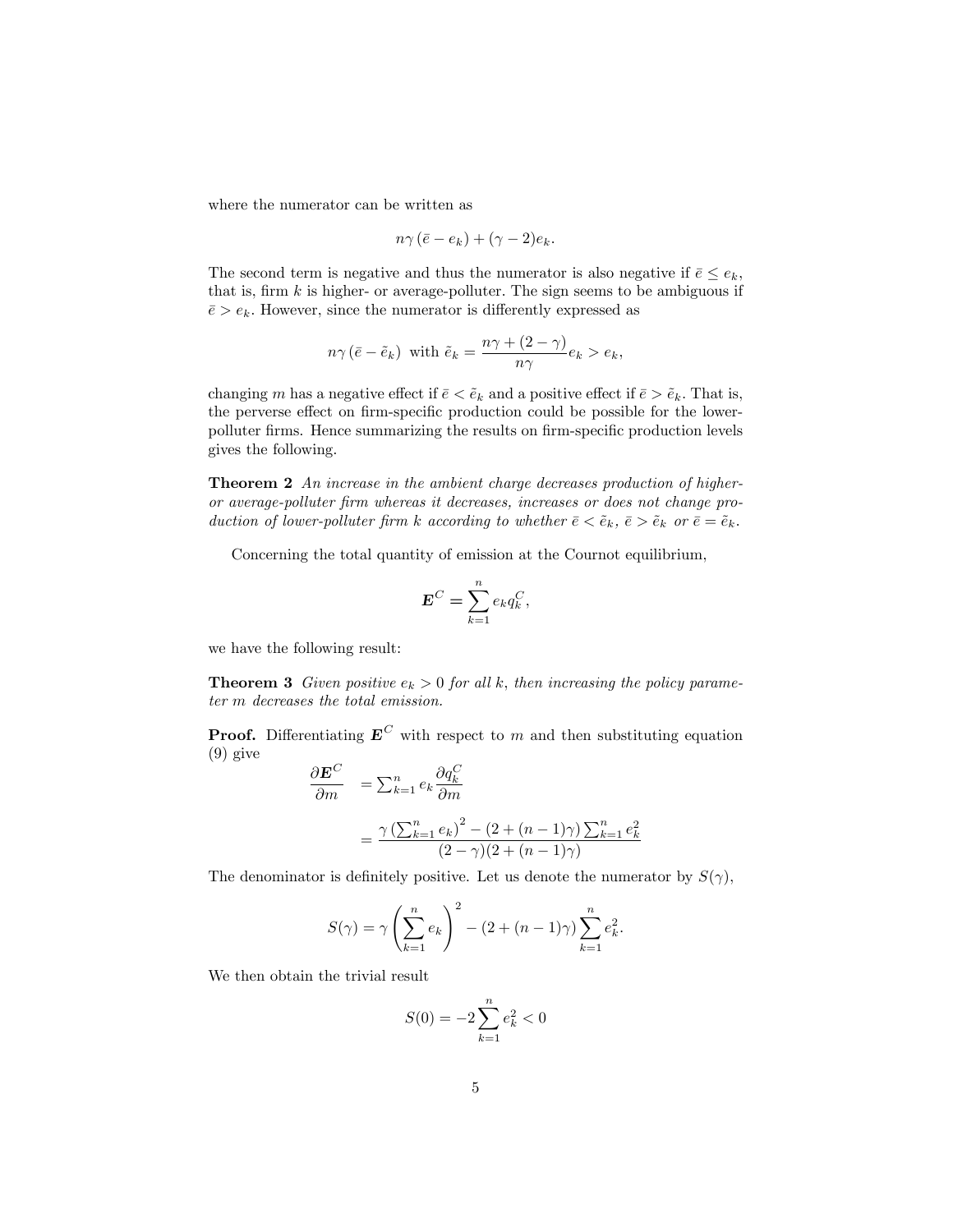and

$$
S(1) = \left(\sum_{k=1}^{n} e_k\right)^2 - (1+n)\sum_{k=1}^{n} e_k^2 < 0
$$

where the direction of the inequality is shown as follows. The Cauchy inequality implies

$$
\left(\sum_{k=1}^{n} e_k \cdot 1\right)^2 \le \sum_{k=1}^{n} e_k^2 \cdot \sum_{k=1}^{n} 1^2,
$$

so

$$
\left(\sum_{k=1}^n e_k\right)^2 \le n \sum_{k=1}^n e_k^2.
$$

Using the last inequality above we can arrive at  $S(1) < 0$  because

$$
S(1) = \left(\sum_{k=1}^{n} e_k\right)^2 - (1+n) \sum_{k=1}^{n} e_k^2 < \left(\sum_{k=1}^{n} e_k\right)^2 - n \sum_{k=1}^{n} e_k^2 \le 0.
$$

Since  $S(\gamma)$  is linear in  $\gamma$  and both  $S(0)$  and  $S(1)$  are negative, the value of  $S(\gamma)$ is also negative for any  $\gamma \in (0, 1)$ . Therefore we have the negative derivative,

$$
\frac{\partial \mathbf{E}^C}{\partial m} < 0.
$$

 $\blacksquare$ 

## 4 Stability

The effective ambient charge summarized in Theorem 3 is a comparative static result and thus is economically meaningful only in the stable economy in which any disturbances of the equilibrium caused by changes in exogenous factors sooner or later can be eliminated. Dividing this section into three subsections, we draw attention to stability of the  $n$ -firm Cournot equilibrium from various view points. First, dynamics with discrete-time scales is considered and then dynamics with continuous-time scales is examined. In the third subsection delay dynamics is investigated that is thought to be a hybrid of the two previous cases.

### 4.1 Discrete-time Dynamics

Assuming naive expectation, the simplest form of expectation, in which each firm believes that the other firms remain unchanged with their outputs from the previous period. With discrete time scales, the best response (3) gives rise to the linear dynamic system,

$$
q_k(t+1) = \frac{\alpha - c_k}{2} - \frac{\gamma}{2} \sum_{i \neq k}^{n} q_i(t) \text{ for } k = 1, 2, ..., n.
$$
 (10)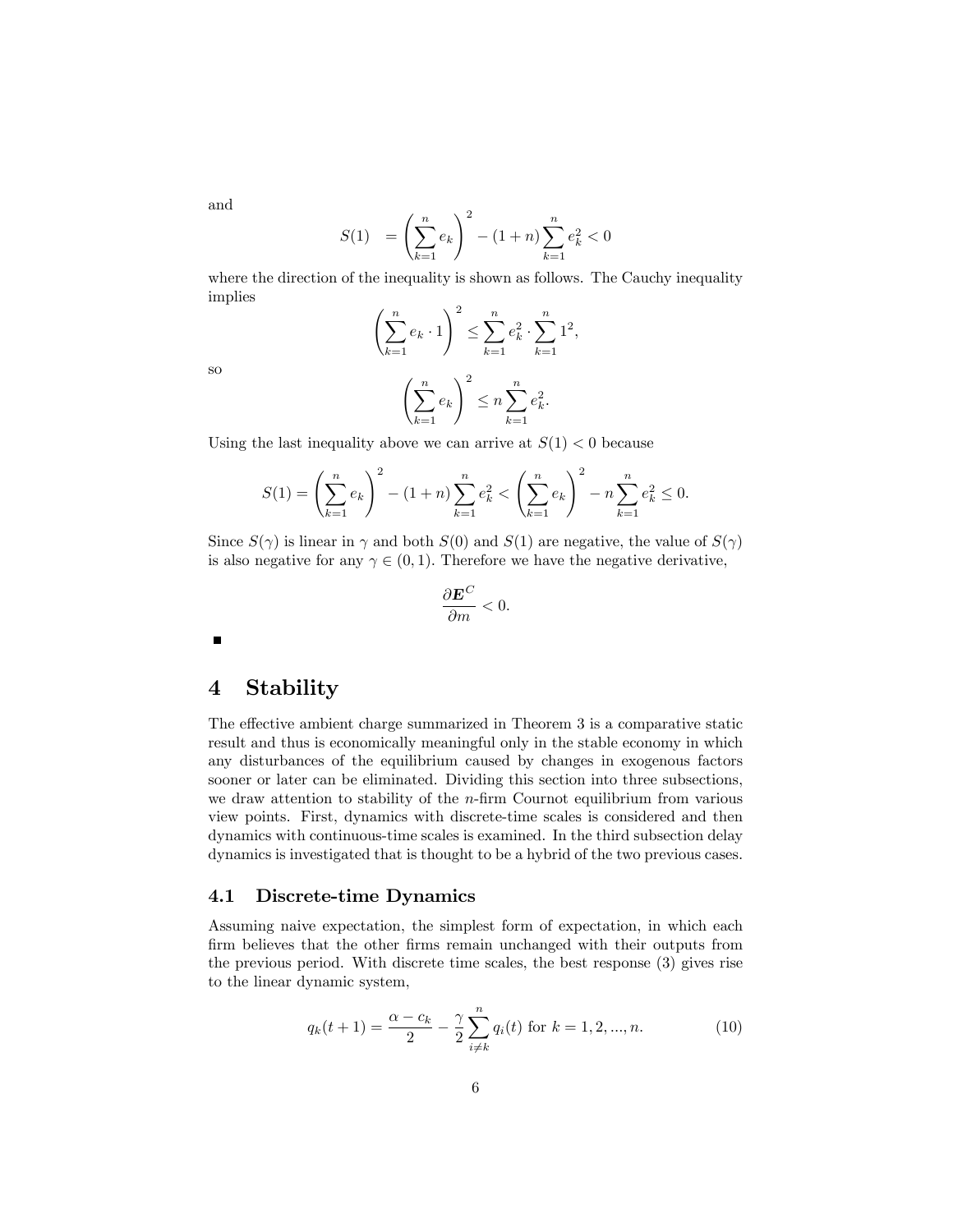The coefficient matrix of system  $(10)$  is

$$
\boldsymbol{J}_D = \left( \begin{array}{cccc} 0 & -\frac{\gamma}{2} & \cdots & -\frac{\gamma}{2} \\ -\frac{\gamma}{2} & 0 & \cdots & -\frac{\gamma}{2} \\ \vdots & \vdots & \ddots & \vdots \\ -\frac{\gamma}{2} & -\frac{\gamma}{2} & \cdots & 0 \end{array} \right)
$$

and the corresponding characteristic equation reads

$$
|\mathbf{J}_D - \lambda \mathbf{I}| = (-1)^n \left(\lambda - \frac{\gamma}{2}\right)^{n-1} \left(\lambda + \frac{(n-1)\gamma}{2}\right) = 0
$$

where  $\bf{I}$  is the identity matrix. Accordingly there are  $n-1$  identical eigenvalues and one different eigenvalue. Without loss of generality, the first  $n - 1$  are assumed to be identical,

$$
\lambda_1^D = \lambda_2^D = ... = \lambda_{n-1}^D = \frac{\gamma}{2}
$$
 and  $\lambda_n^D = -\frac{(n-1)\gamma}{2}$ .

Since  $0 < \gamma < 1$ , the first  $n - 1$  eigenvalues are positive and less than unity. It hence depends on the value of  $\lambda_n^D$  whether the Cournot output is stable or not. It is clear that  $\left|\lambda_n^D\right| < 1$  for  $n = 2$  and 3, implying that the Cournot equilibrium is definitely asymptotically stable in the duopoly and triopoly markets. Solving  $\lambda_n^D > -1$  for  $n > 3$  presents the stability condition,

$$
n < \frac{2+\gamma}{\gamma}
$$

where  $1 + 2/\gamma > 3$  for  $0 < \gamma < 1$ . Notice the following,

$$
\frac{2+\gamma}{\gamma} \le \frac{2-\gamma}{\gamma(\beta_k-1)} \text{ if } 1 < \beta_k \le \frac{4}{2+\gamma}.
$$

Hence there are  $n \geq 2$  and  $\beta_k > 1$  for which Cournot output for each firm is positive and stable. To simplify the analysis, we assume that the non-negativity condition does not violate the stability condition even for  $\beta_k > 1$ . We now summarize the stability results as follows.

Theorem 4 The Cournot output with discrete time scales is stable if the number of Örms does not exceed three, otherwise it is stable, marginally stable or unstable according to the number of the firms is less than, equal to or greater than  $(2 + \gamma)/\gamma$ .

This result reminds us the Theocharis theorem concerning the homogeneous product in which the stability of the Cournot equilibrium depends only on the number of the firms involved in the economy. It is stable for  $n = 2$ , marginally stable for  $n = 3$  and unstable for  $n \geq 4$ . Comparing Theocharis theorem with Theorem 4 reveals that substitutability (i.e., production differentiation) works to partially stabilize the  $n \geq 4$  economy.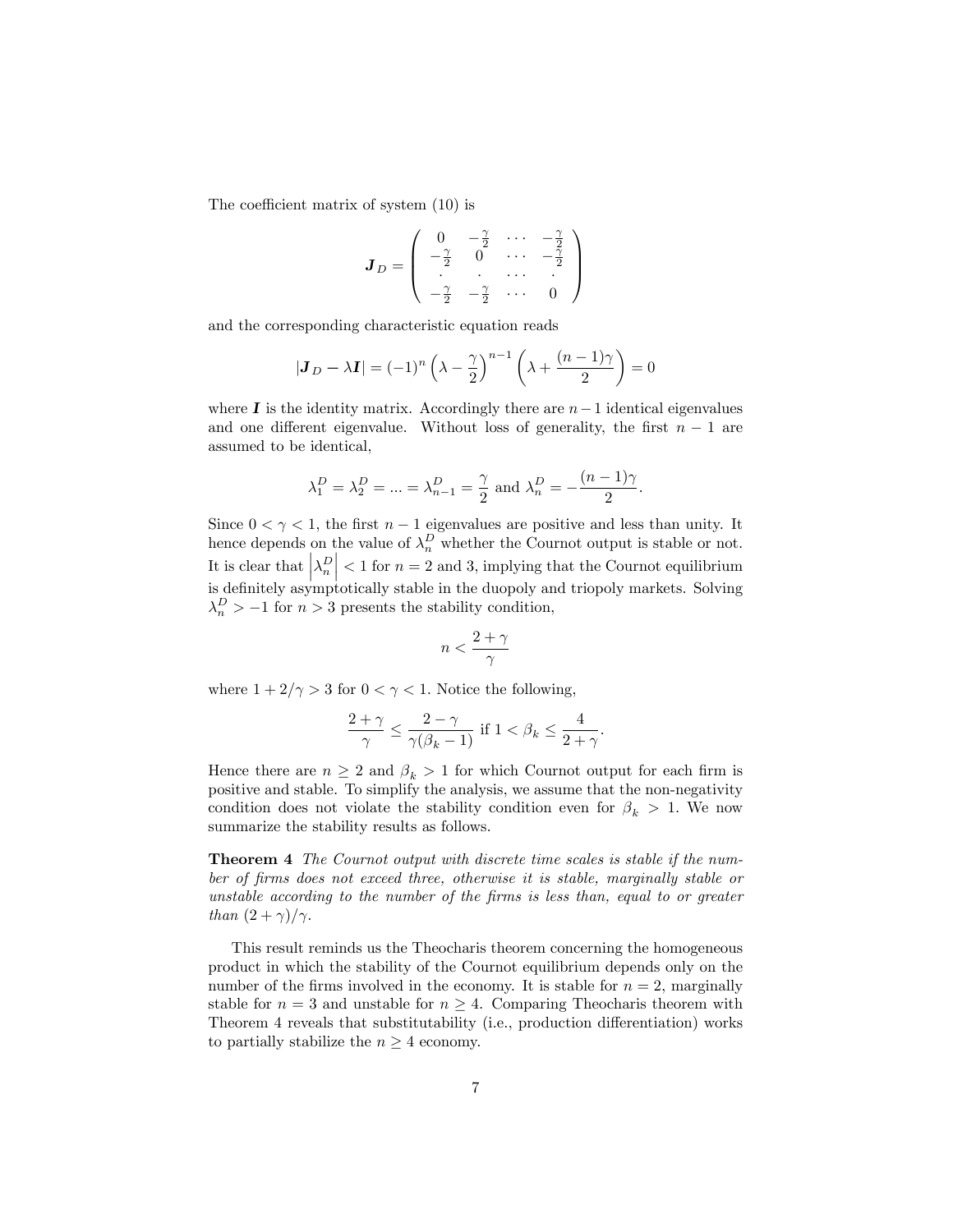## 4.2 Continuous-time Dynamics

If continuous time scales are assumed and  $q_k(t + 1) - q_k(t)$  in equation (10) is replaced with  $\dot{q}_k(t) = dq_k(t)/dt$ , then the dynamic system (10) turns to be

$$
\dot{q}_k(t) = \frac{\alpha - c_k}{2} - q_k(t) - \frac{\gamma}{2} \sum_{i \neq k}^n q_i(t) \text{ for } k = 1, 2, ..., n. \tag{11}
$$

Notice that the steady state of system (11) is the same as the one of system (10). A Jacobi matrix is

$$
\boldsymbol{J}_C = \begin{pmatrix} -1 & -\frac{\gamma}{2} & \cdots & -\frac{\gamma}{2} \\ -\frac{\gamma}{2} & -1 & \cdots & -\frac{\gamma}{2} \\ \vdots & \vdots & \cdots & \vdots \\ -\frac{\gamma}{2} & -\frac{\gamma}{2} & \cdots & -1 \end{pmatrix} = \boldsymbol{J}_D - \boldsymbol{I}
$$

Since **I** is the identity matrix,  $\lambda_i^C = \lambda_i^D - 1$  for  $i = 1, 2, ..., n$ , that is,

$$
\lambda_1^C = \lambda_2^C = \dots = \lambda_{n-1}^C = -1 + \frac{\gamma}{2} < 0
$$
 and  $\lambda_n^C = -1 - \frac{(n-1)\gamma}{2} < 0$ 

which are summarized as follows:

Theorem 5 The Cournot output with continuous time scales is always asymptotically stable regardless of the number of the firms and the degree of substitutability.

It has been known that the  $n$ -firm Cournot equilibrium with the homogenous product is stable in the continuous-time framework. Theorem 5 implies that production differentiation can not be a destabilizing factor. Theorems 4 and 5 show sharply different dynamic results that is sensitive to selection of time scales. A natural question to arise concerns stability in a delay system that is a hybrid of these two systems.

## 4.3 Delay Dynamics

In this section we introduce delay into the continuous-time system (11) and examine how the delays affect dynamics.<sup>2</sup>

#### 4.3.1 Off-Diagonal Delays

We first consider the case in which the firms have delays for obtaining information about the competitor's decisions that we will call *information delays*. The dynamic system  $(11)$  is modified as follows:

$$
\dot{q}_k(t) = \frac{\alpha - c_k}{2} - q_k(t) - \frac{\gamma}{2} \sum_{i \neq k}^n q_i(t - \tau) \text{ for } k = 1, 2, ..., n \tag{12}
$$

<sup>2</sup> This section depends on Matsumoto and Szidarovszky (2015).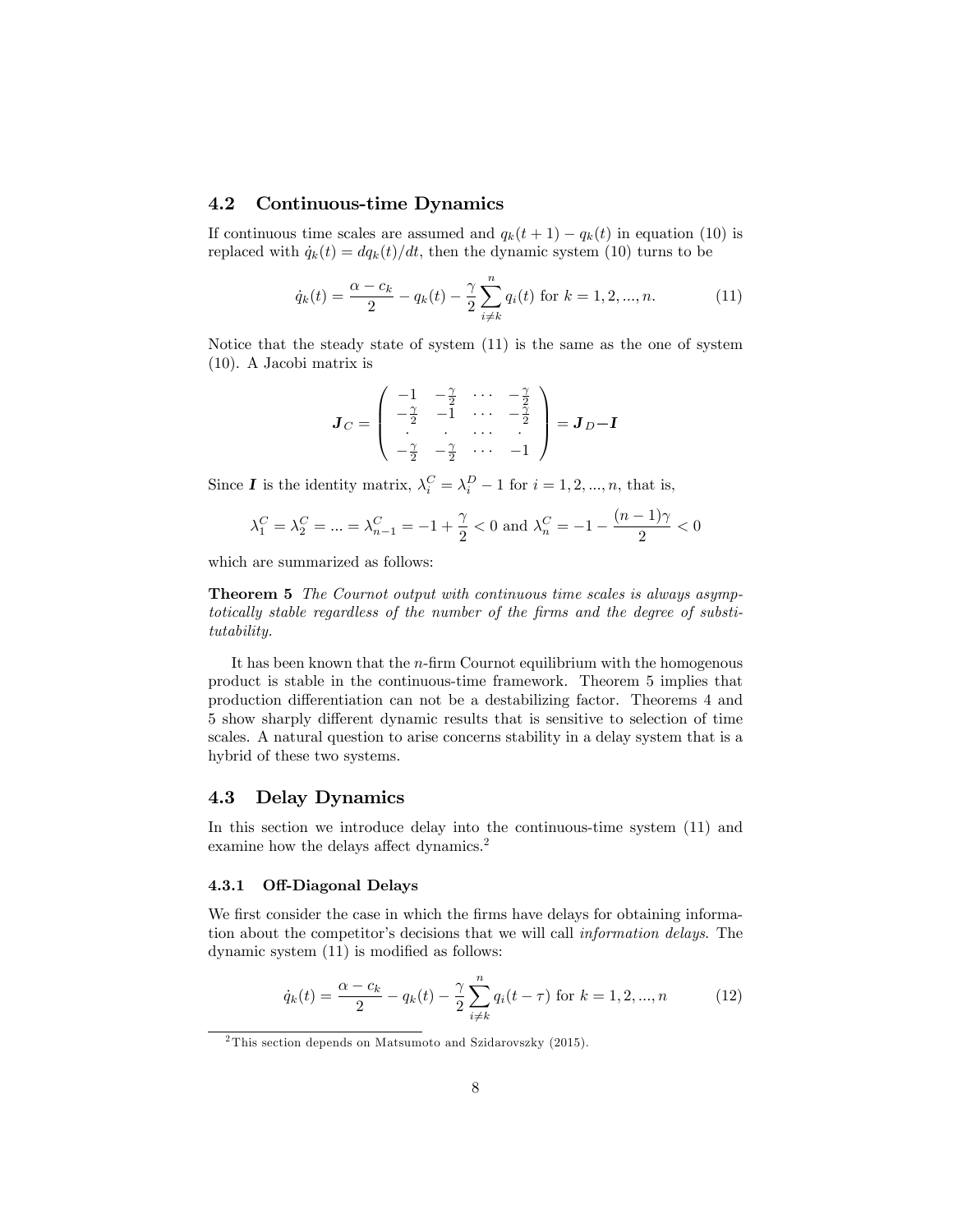where  $\tau > 0$  is the length of the information delay and is assumed to be identical for all firms for the sake of analytical simplicity. Linearizing equation (12) at the equilibrium point and assuming exponential solutions,  $q_k(t) = e^{\lambda t} u_k$  for  $i = 1, 2, ..., n$  and substituting these into it, we then obtain the following from of the coefficient matrix,

$$
\mathbf{J}_1 = \begin{pmatrix} -1 - \lambda & -\frac{\gamma}{2} e^{-\lambda \tau} & \cdots & -\frac{\gamma}{2} e^{-\lambda \tau} \\ -\frac{\gamma}{2} e^{-\lambda \tau} & -1 - \lambda & \cdots & -\frac{\gamma}{2} e^{-\lambda \tau} \\ \vdots & \vdots & \ddots & \vdots \\ -\frac{\gamma}{2} e^{-\lambda \tau} & -\frac{\gamma}{2} e^{-\lambda \tau} & \cdots & -1 - \lambda \end{pmatrix} . \tag{13}
$$

Equation  $det(\mathbf{J}_1) = 0$  has the form

$$
\left(\lambda + 1 - \frac{1}{2}\gamma e^{-\lambda \tau}\right)^{n-1} \left(\lambda + 1 + \frac{n-1}{2}\gamma e^{-\lambda \tau}\right) = 0
$$

that generates two independent equations, the first  $n - 1$  solutions satisfy the first equation

$$
\lambda + 1 - \frac{1}{2}\gamma e^{-\lambda \tau} = 0 \tag{14}
$$

and the last  $n<sup>th</sup>$  solution solves the second equation

$$
\lambda + 1 + \frac{n-1}{2} \gamma e^{-\lambda \tau} = 0. \tag{15}
$$

We investigate the possibility of *stability switch* leading to stability loss (i.e., stability switches to instability) or stability regain (i.e., instability switches to stability). It could occur when the real parts of the eigenvalue are zero. Since it is apparent that  $\lambda = 0$  is not a solution of either (14) or (15), we suppose that  $\lambda = i\omega$  with  $\omega > 0$  could be a solution.<sup>3</sup> We start with equation (14) and then substitute this purely imaginary solution into it to investigate whether an appropriate  $\omega$  can be obtained,

$$
i\omega + 1 - \frac{\gamma}{2}e^{-i\omega\tau} = 0
$$

that is divided into the real and imaginary parts,

$$
1 - \frac{\gamma}{2}\cos \omega \tau = 0,
$$

and

$$
\omega + \frac{\gamma}{2}\sin \omega \tau = 0.
$$

Moving the constant terms to the right hand side and adding the squares of these equations yield

$$
\omega^2 = \left(\frac{\gamma}{2}\right)^2 - 1 < 0
$$

 $^3$  We obtain the same result to be obtain if  $\omega < 0$  is assumed as complex roots are conjugate.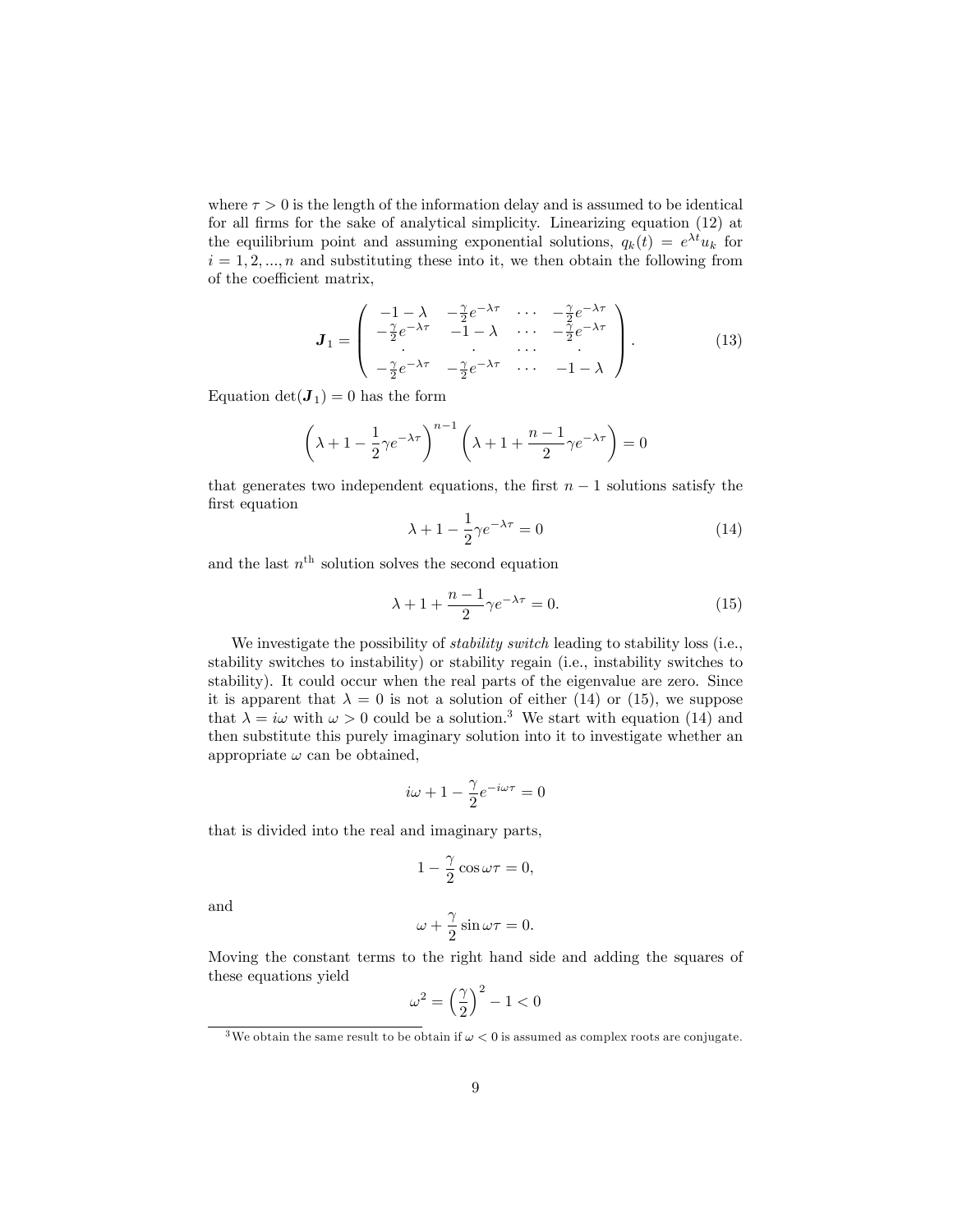where the inequality is due to the assumption of substitutability  $0 < \gamma < 1$  and thus leads to the result that there is no  $\omega > 0$ . This implies no occurrence of stability switch.

We now turn attention to the solution of equation (15) and repeat the same procedure: substituting the purely imaginary solution  $\lambda = i\omega$  with  $\omega > 0$  into equation (15) and then separating the real part from the imaginary parts give

$$
1 + \frac{n-1}{2}\gamma \cos \omega \tau = 0 \tag{16}
$$

and

$$
\omega - \frac{n-1}{2}\gamma \sin \omega \tau = 0. \tag{17}
$$

Again, moving the constant terms to the right hand sides and then adding the squares of these expressions present

$$
\omega^2 = \frac{\left[ (n-1)\gamma - 2 \right] \left[ (n-1)\gamma + 2 \right]}{4}
$$

from which we can derive two results,

(1) if  $n \leq \frac{2+\gamma}{\gamma}$  $\frac{n}{\gamma}$ , then there is no  $\omega > 0$ , implying no stability switch. (2) if  $n > \frac{2+\gamma}{\gamma}$  $\frac{1}{\gamma}$ , then there is the positive solution

$$
\omega^* = \frac{\sqrt{\left[(n-1)\gamma - 2\right]\left[(n-1)\gamma + 2\right]}}{2}.
$$

Notice that  $\frac{2}{1}$  $\frac{1}{n-1} \geq 1 > \gamma$  for  $n = 2$  and  $n = 3$ . Therefore the Cournot equilibrium is stable in the duopoly and triopoly markets. Substituting  $\omega^*$  into equation (16) and solving it for  $\tau$  determine the threshold value of  $\tau$  for which some of the characteristic roots are purely imaginary<sup>4</sup>,

$$
\tau_m^* = \frac{1}{\omega^*} \left[ \cos^{-1} \left( -\frac{2}{(n-1)\gamma} \right) + 2m\pi \right] \text{ for } m = 0, 1, 2, ...
$$

Since it is already shown that the system is asymptotically stable for  $\tau = 0$ , stability is switched to instability when increasing the value of  $\tau$  form zero arrives at the smallest threshold value,

$$
\tau_0^* = \frac{2\cos^{-1}\left(-\frac{2}{(n-1)\gamma}\right)}{\sqrt{[(n-1)\gamma - 2]\left[(n-1)\gamma + 2\right]}}.
$$

Given the number of n, the critical threshold value  $\tau_0^*$  decreases as a value of  $\gamma$ increases, implying a destabilizing effect in the sense that the stability region in the  $(\gamma, \tau)$  region shrinks.

<sup>&</sup>lt;sup>4</sup>Substituting  $\omega^*$  into equation (17) and then solving it for  $\tau$  give the same value in a different form.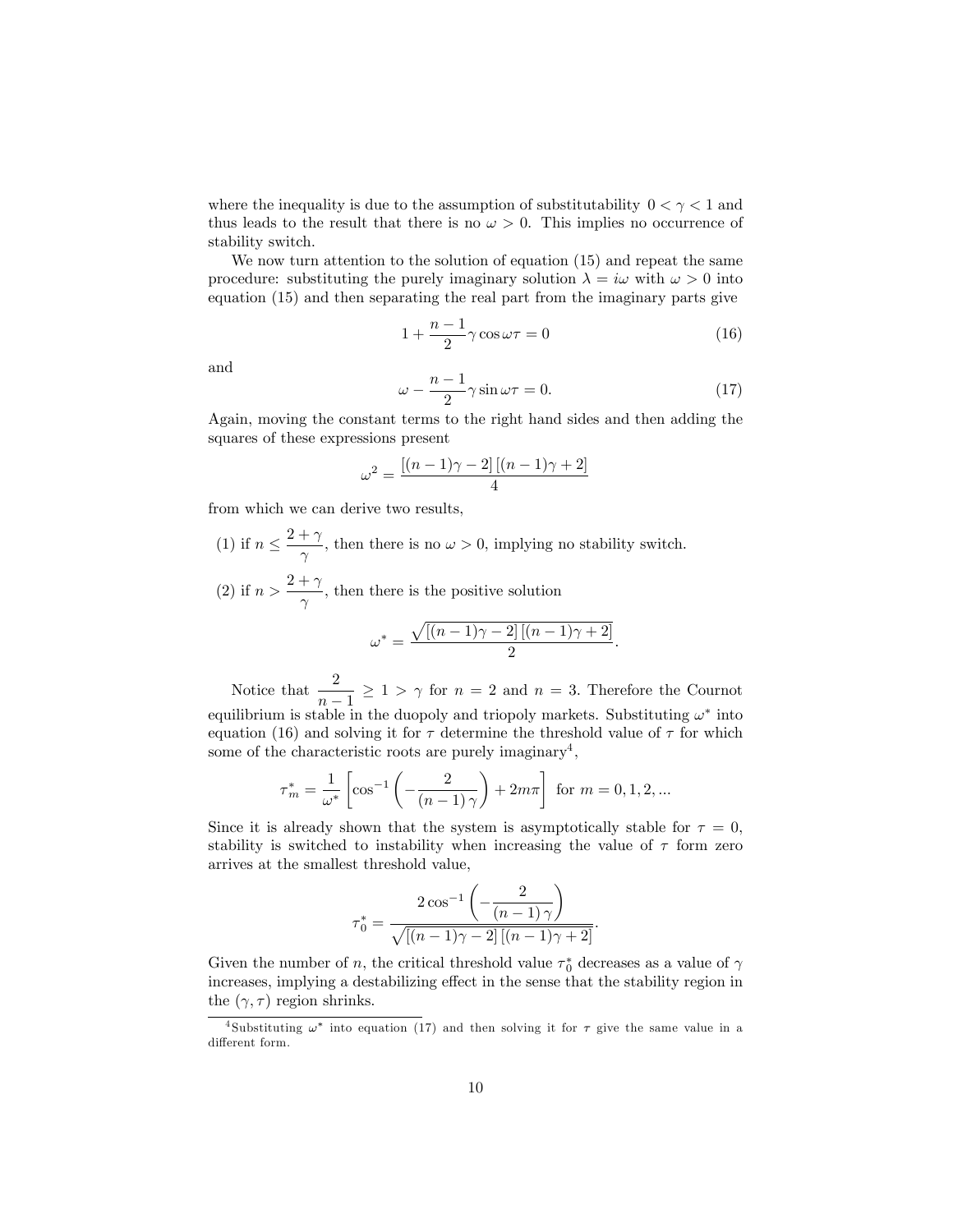**Theorem 6** If there are information delays in the competitors' production, then the Cournot production is stable for any  $\tau \geq 0$  if  $n \leq \frac{2+\gamma}{\gamma}$  $\frac{1}{\gamma}$  whereas it is stable for  $\tau < \tau_0^*$  and unstable for  $\tau > \tau_0^*$  if  $n > \frac{2+\gamma}{\gamma}$  $\frac{1}{\gamma}$ .

#### 4.3.2 Diagonal Delays

We now examine the case in which the firms have delays in their own production level, delays of which are called implementation delays. The dynamic equation  $(11)$  is modified as follows:

$$
\dot{q}_k(t) = \frac{\alpha - c_k}{2} - q_k(t - \tau) - \frac{\gamma}{2} \sum_{i \neq k}^{n} q_i(t) \text{ for } k = 1, 2, ..., n \tag{18}
$$

where  $\tau > 0$  now denotes the length of the implementation delay and is assumed to be identical for all firms for the sake of analytical simplicity. As usual, given an exponential solution,  $q_k(t) = e^{-\lambda t} u_k$ , the coefficient matrix becomes

$$
\boldsymbol{J}_2 = \begin{pmatrix} -e^{-\lambda \tau} - \lambda & -\frac{\gamma}{2} & \cdots & -\frac{\gamma}{2} \\ -\frac{\gamma}{2} & -e^{-\lambda \tau} - \lambda & \cdots & -\frac{\gamma}{2} \\ \vdots & \vdots & \ddots & \vdots \\ -\frac{\gamma}{2} & -\frac{\gamma}{2} & \cdots & -e^{-\lambda \tau} - \lambda \end{pmatrix} . \tag{19}
$$

and the corresponding equation  $\det(\mathbf{J}_2) = 0$  has the form

$$
\left(\lambda + e^{-\lambda \tau} - \frac{\gamma}{2}\right)^{n-1} \left(\lambda + e^{-\lambda \tau} + \frac{n-1}{2}\gamma\right) = 0
$$

that is divided into the two independent equations,

$$
\lambda + e^{-\lambda \tau} - \frac{\gamma}{2} = 0 \tag{20}
$$

and

$$
\lambda + e^{-\lambda \tau} + \frac{n-1}{2} \gamma = 0. \tag{21}
$$

As in the same way as in the previous case, we suppose that there is a purely imaginary solution  $\lambda = i\omega, \omega > 0$  and substitute it into equation (20) to obtain the real and imaginary parts,

$$
\cos\tau\omega=\frac{\gamma}{2}
$$

and

$$
\sin \tau \omega = \omega.
$$

Adding the squares of these equations and then solving it for  $\omega$  present

$$
\omega_a^*=\frac{\sqrt{(2-\gamma)(2+\gamma)}}{2}>0
$$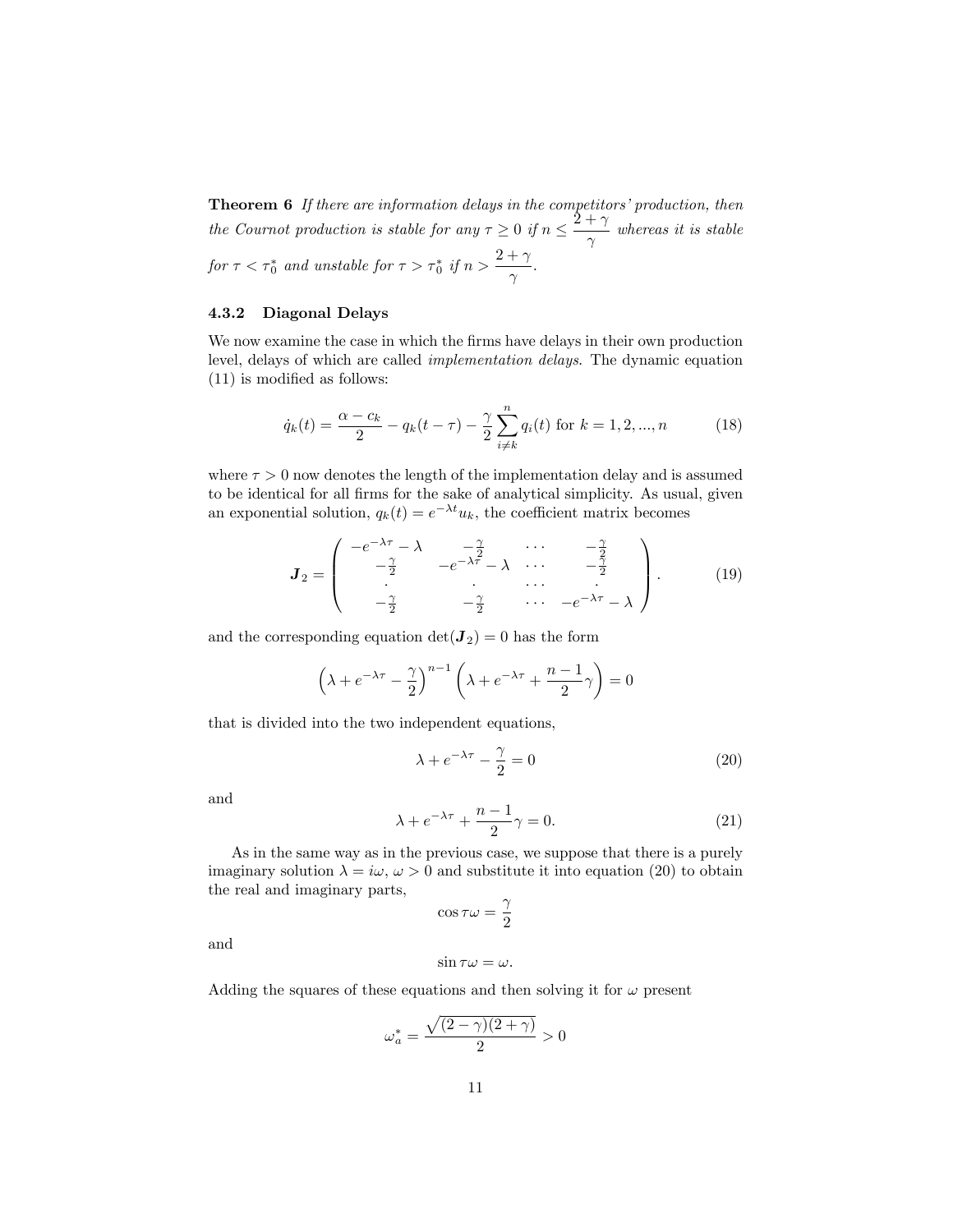and solving the real part for  $\tau$  yields

$$
\tau_{a,m}^* = \frac{1}{\omega_a^*} \left[ \cos^{-1} \left( \frac{\gamma}{2} \right) + 2m\pi \right] \text{ for } m = 0, 1, 2, ...
$$

The threshold value at which the stability switch takes place is

$$
\tau_{a,0}^* = \frac{2\cos^{-1}\left(\frac{\gamma}{2}\right)}{\sqrt{(2-\gamma)(2+\gamma)}}.\tag{22}
$$

Notice that this value is independent from the number of the firms.

We now turn attention to equation (21). Solving it with  $\lambda = i\omega$  and  $\omega > 0$ presents

$$
\omega^2 = \frac{\left[2 - (n-1)\gamma\right]\left[2 + (n-1)\gamma\right]}{4}
$$

from which we have two results:

- (1) if  $n \geq \frac{2+\gamma}{\gamma}$  $\frac{n}{\gamma}$ , then there is no  $\omega > 0$ , implying no stability switch.
- (2) if  $n < \frac{2+\gamma}{\gamma}$  $\frac{1}{\gamma}$ , then there is the positive solution,

$$
\omega_b^* = \frac{\sqrt{\left[2 - (n-1)\gamma\right]\left[2 + (n-1)\gamma\right]}}{2} > 0.
$$

and

$$
\tau_{b,m}^* = \frac{1}{\omega_b^*} \left[ \cos^{-1}\left( -\frac{(n-1)\,\gamma}{2} \right) + 2m\tau \right] \text{ for } m = 0,1,2,\ldots
$$

The smallest threshold value is

$$
\tau_{b,0}^{*} = \frac{2\cos^{-1}\left(-\frac{(n-1)\,\gamma}{2}\right)}{\sqrt{[2-(n-1)\gamma]\,[2+(n-1)\gamma]}}.\tag{23}
$$

Since we have two stability switching curves (22) and (23), we determine which is effective in particular. For  $n = 2$ ,

$$
\tau_{b,0}^* - \tau_{a,0}^* = \frac{2}{\sqrt{(2-\gamma)(2+\gamma)}} \left[ \cos^{-1}\left(-\frac{\gamma}{2}\right) - \cos^{-1}\left(\frac{\gamma}{2}\right) \right] > 0 \text{ for } \gamma > 0
$$

implying that  $\tau_{b,0}^*$  should be located above  $\tau_{a,0}^*$  for  $\gamma > 0$  and  $n = 2$  where

$$
\boldsymbol{\tau}_{a,0}^*=\boldsymbol{\tau}_{b,0}^*=\frac{\pi}{2}
$$
 for  $\gamma=0$  regardless of the number of  $n.$ 

The numerator of  $(23)$  increases in n, and the denominator decreases in n, so  $\tau_{b,0}^*$  increases as n becomes larger. Therefore

$$
\tau_{b,0}^* > \tau_{a,0}^*
$$
 for any  $0 < \gamma < 1$  and  $n \ge 2$ .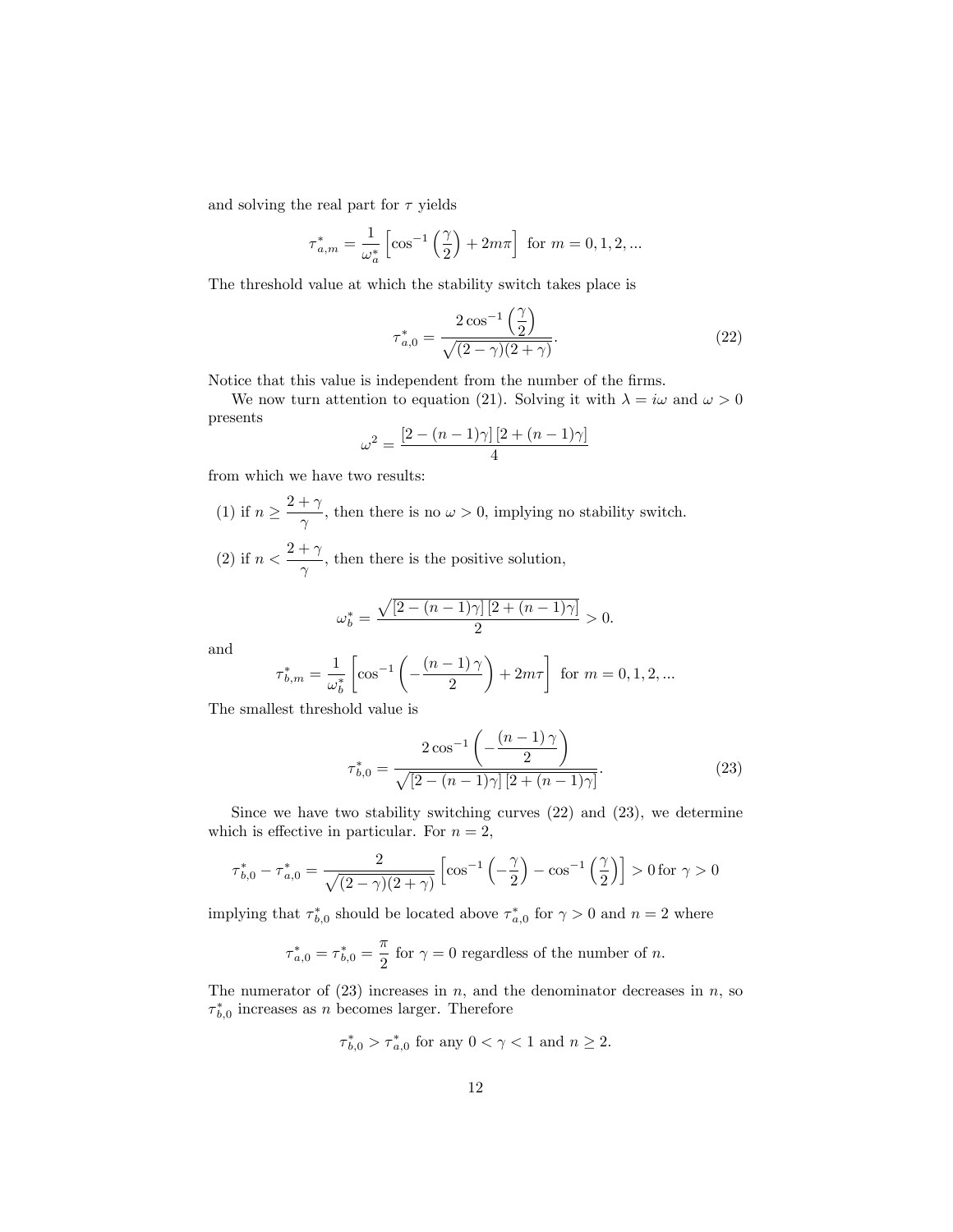This result is partially visualized in Figure 1 where the blue curves describe  $\tau_{b,0}^*$ with  $n = 3, 4, 5$  and the red curve does  $\tau_{a,0}^*$ .



Figure 1. The  $\tau_{a,0}^*$  red curve and the  $\tau_{b,0}^*$  blue curves with  $n = 3, 4, 5$ 

Conditions given in (23) imply the following

Theorem 7 If there are implementation delays in the firms' own productions, then the Cournot production is stable for  $\tau < \tau_{a,0}^*$  and is unstable at  $\tau \geq \tau_{a,0}^*$ .

#### 4.3.3 Diagonal and Off-Diagonal Delays

Next we deal with the case in which both the implementation and information delays coexist. However, for the sake of analytical simplicity, both delays are assumed to be identical. So the both-delay system is

$$
\dot{q}_k(t) = \frac{\alpha - c_k}{2} - q_k(t - \tau) - \frac{\gamma}{2} \sum_{i \neq k}^{n} q_i(t - \tau) \text{ for } k = 1, 2, ..., n \tag{24}
$$

where  $\tau > 0$  denotes the common length of the both delays. The determinant equation of (24) is obtained by combining  $J_1$  and  $J_2$ ,

$$
\boldsymbol{J}_{3} = \begin{pmatrix} -e^{-\lambda\tau} - \lambda & -\frac{\gamma}{2}e^{-\lambda\tau} & \cdots & -\frac{\gamma}{2}e^{-\lambda\tau} \\ -\frac{\gamma}{2}e^{-\lambda\tau} & -e^{-\lambda\tau} - \lambda & \cdots & -\frac{\gamma}{2}e^{-\lambda\tau} \\ -\frac{\gamma}{2}e^{-\lambda\tau} & -\frac{\gamma}{2}e^{-\lambda\tau} & \cdots & -e^{-\lambda\tau} - \lambda \end{pmatrix}.
$$
 (25)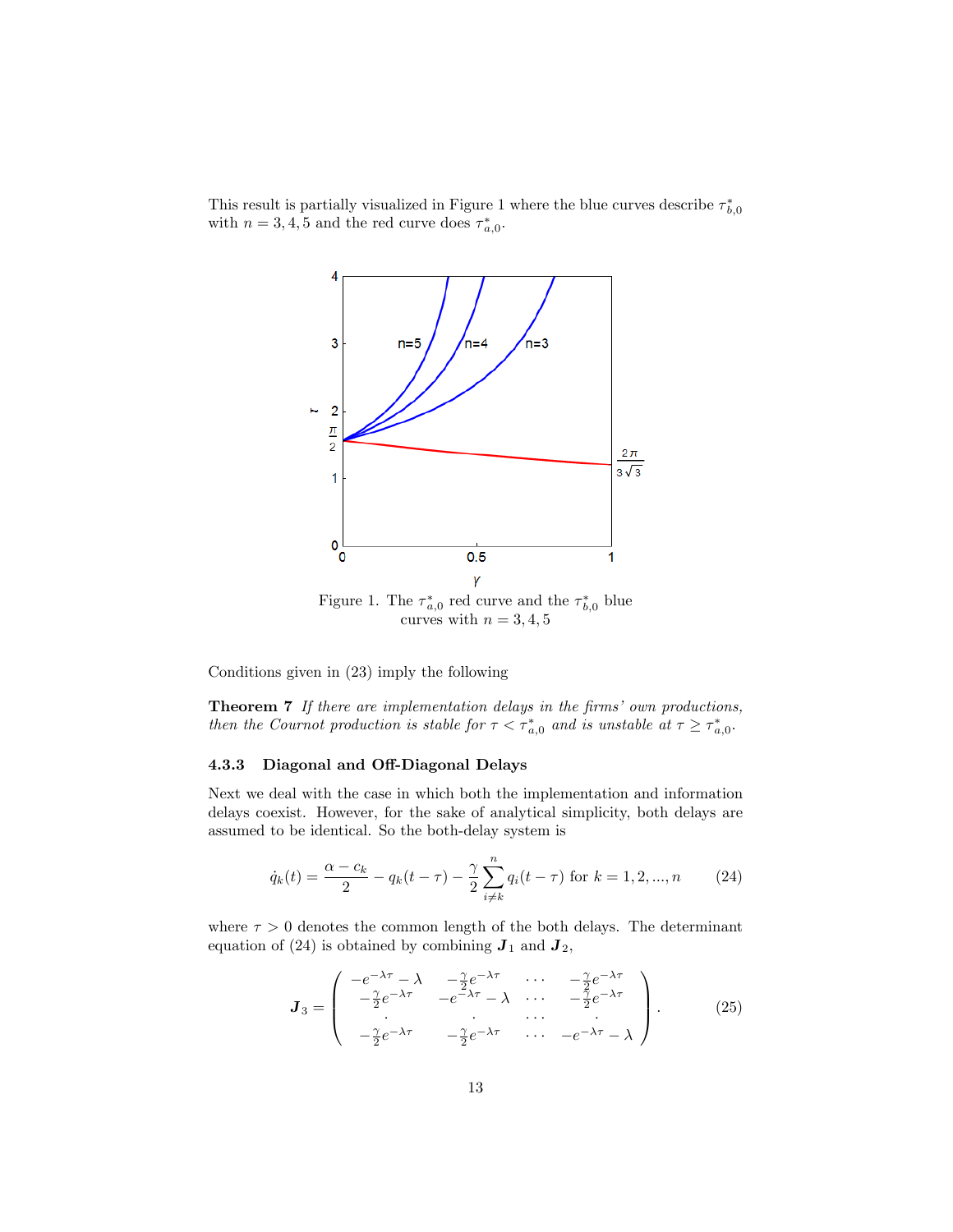and the corresponding equation  $\det(\mathbf{J}_3) = 0$  has the form

$$
\left(\lambda + e^{-\lambda \tau} - \frac{\gamma}{2} e^{-\lambda \tau}\right)^{n-1} \left(\lambda + e^{-\lambda \tau} + \frac{(n-1)\gamma}{2} e^{-\lambda \tau}\right) = 0
$$

that generates two independent equations

$$
\lambda + e^{-\lambda \tau} - \frac{\gamma}{2} e^{-\lambda \tau} = 0 \tag{26}
$$

and

$$
\lambda + e^{-\lambda \tau} + \frac{(n-1)\gamma}{2} e^{-\lambda \tau} = 0.
$$
 (27)

In the same way as before, we suppose that  $\lambda = i\omega$  with  $\omega > 0$  and then substituting it into equation (26) to obtain

$$
\omega^*_A=\frac{2-\gamma}{2}>0
$$

and

$$
\tau_{A,m}^*=\frac{1}{\omega_A^*}\left(\frac{\pi}{2}+2m\pi\right) \text{ for } m=0,1,2,\ldots
$$

with

$$
\tau_{A,0}^* = \frac{\pi}{2 - \gamma}.\tag{28}
$$

Similarly substituting  $\lambda = i\omega$  with  $\omega > 0$  into equation (27), we can derive

$$
\omega_B^* = \frac{2 + (n-1)\gamma}{2}
$$

and

$$
\tau_{B,m}^* = \frac{1}{\omega_B^*} \left( \frac{\pi}{2} + 2m\pi \right)
$$
 for  $m = 0, 1, 2, ...$ 

with

$$
\tau_{B,0}^* = \frac{\pi}{2 + (n-1)\gamma} < \tau_{A,0}^*.\tag{29}
$$

Relation (29) implies the following:

Theorem 8 If the information and implementation delays coexist, then bothdelay system (24) is stable for  $\tau < \tau_{B,0}$  and loses stability for  $\tau \geq \tau_{B,0}$ .

Figure 2 illustrates three stability switch curves with  $n = 9$ , the  $\tau_0^*$  curve that is asymptotic to the vertical dotted line at  $\gamma_0 = 0.25$ , the  $\tau_{a,0}^*$  black curve and the  $\tau_{B,0}^*$  blue curve, the last two curves of which intersect at  $\gamma_1 \simeq 0.412$ . For  $\gamma < \gamma_0$ , the off-diagonal delay model is always stable for any  $\tau \geq 0$  whereas increasing the value of  $\tau$  first destabilizes the both-delay model and then the diagonal delay model. For  $\gamma_0 < \gamma \leq \gamma_1$ , the off-diagonal model loses stability last. Finally for  $\gamma_1 < \gamma < 1$ , stability is lost in order of the both-delay model, the off-diagonal model and the diagonal model when  $\tau$  increases from zero.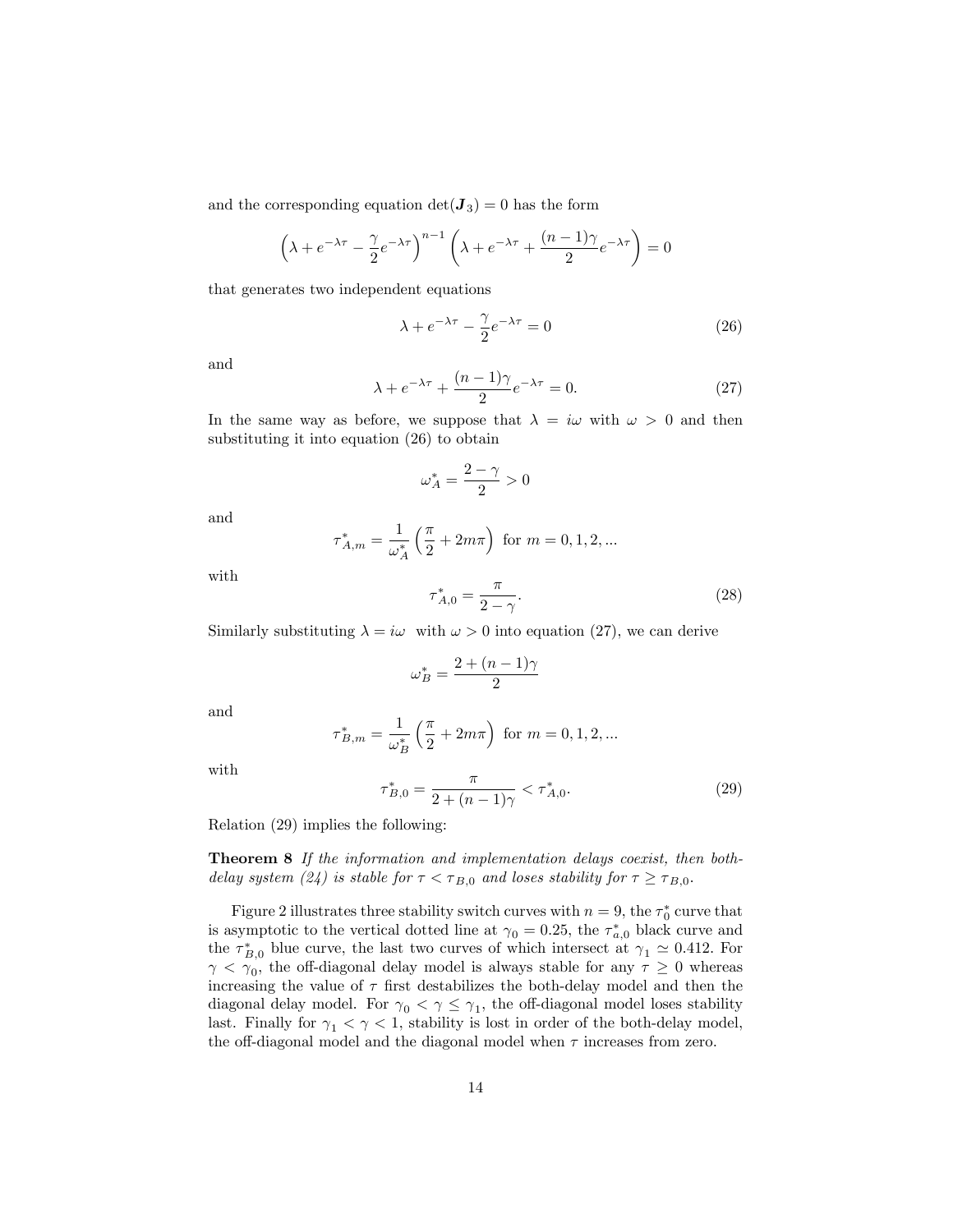

Figure 2. the stability switching curves of  $\tau_0^*$  (red),  $\tau_{a,0}^*$  (black) and  $\tau_{B,0}^*$  (blue), given  $n = 9$ .

# 5 Concluding Remarks

The effect of the ambient charges on total pollution in a Cournot oligopoly was examined. First the Cournot equilibrium was determined and condition was given to the positivity of the individual output levels of the Örms. An increase of the ambient charge can have a diverse effect on the production levels: if a firm is higher- or average-polluter, then its output decreases, otherwise it can increase, decrease or remain the same depending on a simple condition derived in the paper. It is also proved that the total emission decreases by increasing the policy parameter.

Dynamic models were then constructed in both discrete and continuous time scales based on naive expectations of the firms. In the case of discrete time scales, stability depends on the number of the firms, which result reduces to the classical theorem of Theocharis in the case of  $\gamma = 1$ . The dynamics with continuous time scales always generates the stability of the equilibrium. As a hybrid of these two dynamic models, we constructed a production-delay dynamic model in which the stability can be lost if the length of the delay becomes large enough.